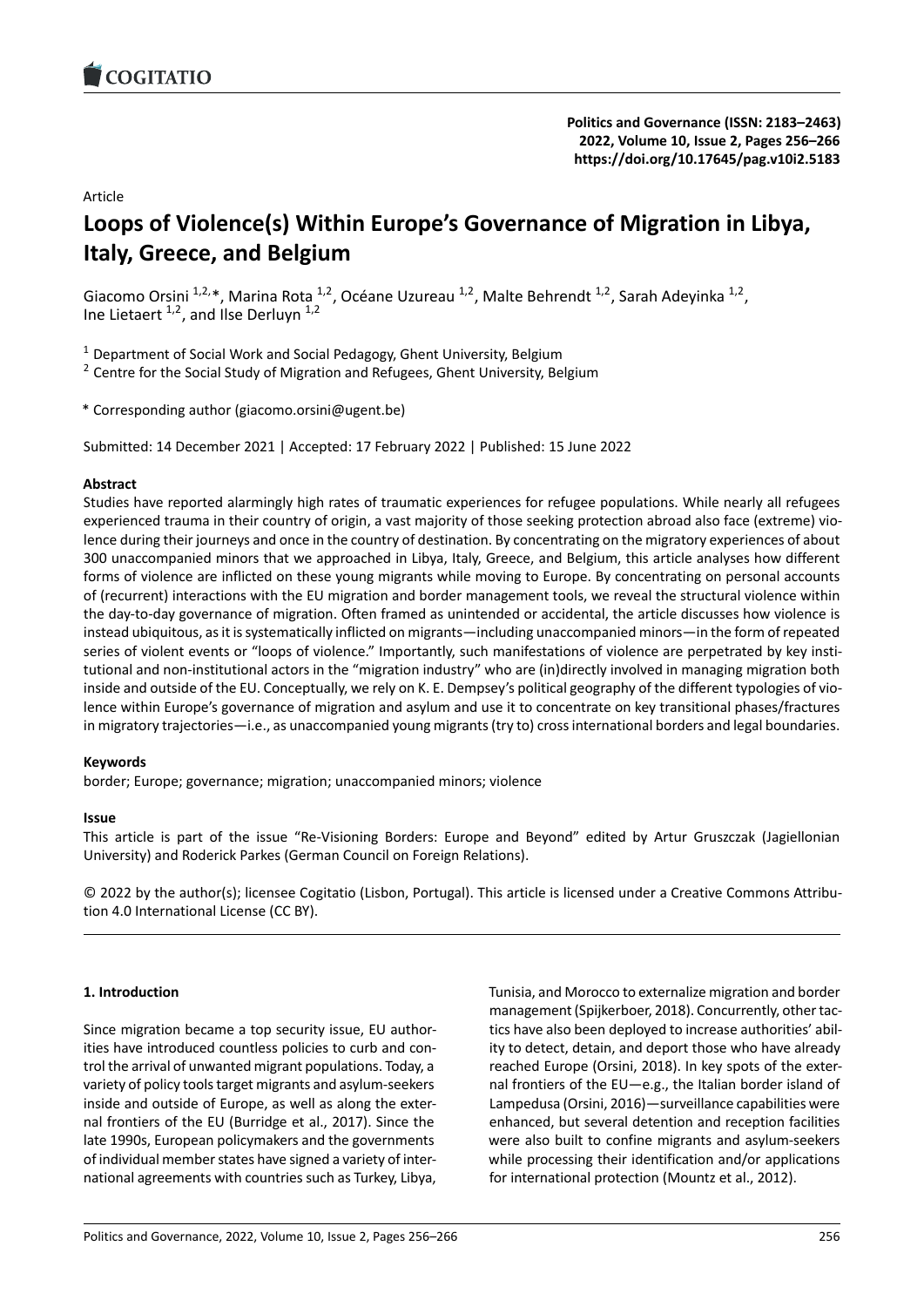#### **LOGITATIO**

The use of these control and management tools has [been combined with](https://www.cogitatiopress.com) several other practices, including pushbacks at the external and internal frontiers of the EU (Bourbeau, 2017) and the introduction of increas‐ ingly complex administrative procedures required to settle down in a European country. Importantly, such a com‐ plex array of formal and informal migration management and control strategies operates alongside the entire spatial and temporal trajectories of unwanted migrants and asylum‐seekers, from the moment they decide to leave their country of residence until they eventually become EU citizens (Alpes & Spire, 2014).

In this article, we focus on the lived experiences of a specific mobile population to provide a bottom‐up view of the functioning of this composite governance apparatus. The article builds on interviews and ques‐ tionnaires we collected with about 300 unaccompanied minors (UMs) that we approached in Libya, Italy, Greece, and Belgium. As we were collecting these main data sets, we also gathered further information through observations that we conducted in key loci of Europe's gov‐ ernance of migration and asylum—e.g., in Greek and Belgian reception facilities, in shelters for victims of human trafficking in Italy, and in the informal camps of Ventimiglia and Calais.

By developing our analysis from this ground‐level per‐ spective, our overarching goal is to expose how the use of violence on UMs attempting to enter and settle in Europe is structural to Europe's migration and asylum gover‐ nance. As they moved along their migratory trajectories, all of the research participants went through what we define as "loops of violence": repeated series of violent events that are perpetuated by a variety of institutional and non‐institutional actors who are in/directly involved in the everyday management of migration and asylum.

The article starts with a brief discussion of the research project from which data were generated and how we dealt with the key ethical challenges to devel‐ oping our study. We then provide an overview of the lit‐ erature of the core academic debates concerned with the nexus of violence‐migration. Next, by building on Dempsey's (2020) typologies of violence within Europe's governance of migration and asylum, in the main body of the text, we present two specific loops of violence fre‐ quently described by the research participants: the cross‐ ing of international borders both outside and inside of Europe, and the multiple forms of violence UMs suffer in order to (try to) regularize their legal status within the EU. Finally, the article ends with a reflection on the struc‐ tural nature of violence within Europe's governance of migration and asylum.

### **2. A Multi‐Sited and Longitudinal Study of UMs' Psychological Wellbeing on the Move**

The data discussed in this article was generated from the European‐Research‐Council‐funded project CHILDMOVE, a longitudinal study of UMs' migratory

trajectories and the evolutions of their psychosocial wellbeing in relation to their pre-, peri-, and postmigration experiences. A research team conducted inter‐ views and provided questionnaires at multiple points in time with about 300 UMs—83% boys and 17% girls who were approached in four different European and non‐European countries: Belgium, Italy, Greece, and Libya. Importantly, given the longitudinal design of the study, most research participants were followed over time and also as they moved, possibly to other countries.

The Libyan study was cross‐sectional in design, as the participating UMs in Libya were interviewed only once. Between April and July 2018, three researchers collected data in four detention centers, located in and around Tripoli, which were managed by the Government of National Accord on behalf of the EU. In these facilities, we spoke with 99 UMs, 93 of which were boys. Access to the centers was possible after obtaining official permis‐ sion from the Government of National Accord and thanks to the support of the EU delegation in Libya.

In Europe, the data was generated from three lon‐ gitudinal studies conducted between 2017 and 2021. In Italy, data were gathered in multiple locations, includ‐ ing formal and informal reception facilities in Palermo, Rome, and Ventimiglia, as well as shelters for victims of human trafficking and sexual violence in Sicily, Campania, and Piedmont. In Belgium and Greece, researchers gath‐ ered data mainly in formal and informal reception (and detention) facilities, including hotspots. Notably, data have been collected over three different measurement moments during a two‐year period, in order to follow the trajectories of UMs and developments in their psycholog‐ ical wellbeing.

All measurement moments included semi‐structured interviews and self‐reported questionnaires about partic‐ ipants' demographic background, their journey, current living situation, stressful life events, and overall wellbe‐ ing. Although questionnaires were translated into multi‐ ple languages, researchers often relied on the support of interpreters during the interviews. Additionally, we conducted several observations in and around those places where we collected interviews and questionnaires.

Due to the minor age of the migrant population involved in this study and the settings where we approached them, we faced a variety of ethical chal‐ lenges throughout the research. This was especially the case in Libya, where UMs were interviewed in detention, but also during the European field studies. In order to mitigate risks, we selected those research participants who self-declared to be older than 14, as we considered them old enough to give their informed consent. However, regardless of this selection, working with these young migrants raised ethical challenges, as most of them were in extremely precarious situations and with‐ out a guardian or a legal representative.

This explains why, in between the different mea‐ surement moments, we conducted distance follow‐up using communication tools such as emails, Facebook,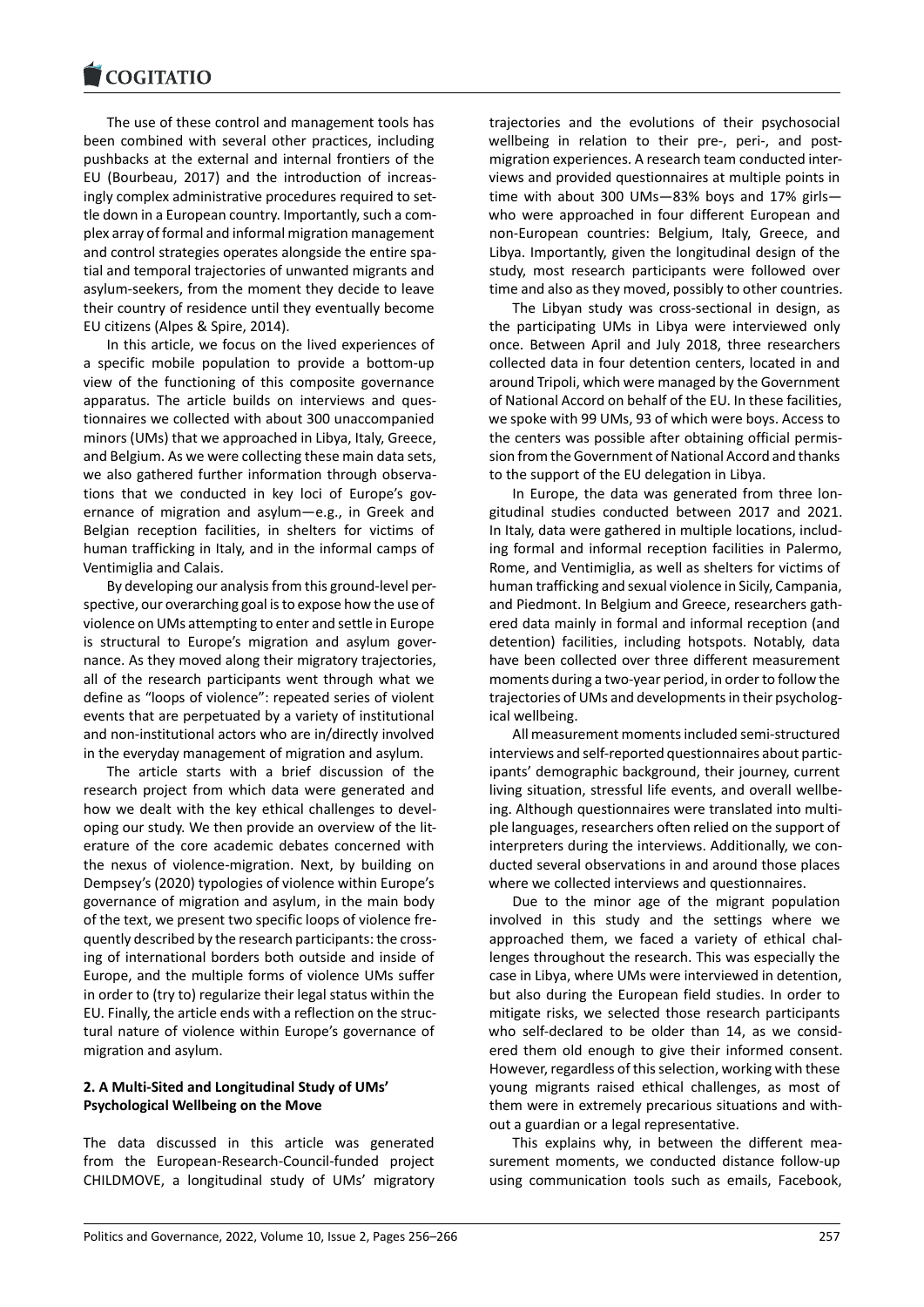#### **COMMITMENT**

and phone cards given to participants. This allowed us to [better understand th](https://www.cogitatiopress.com)e living conditions UMs were expe‐ riencing and help them with their most immediate needs where and when necessary while keeping the attrition of participants as low as possible. It was also due to ethical concerns that we chose to conduct only a cross‐sectional study in Libya, in order to avoid incentivizing UMs to attempt the journey to Europe across the extremely dan‐ gerous and deadly Sicilian Channel.

Before starting the project, we received ethical clear‐ ance from the Ethics Committee of the Faculty of Psychology and Educational Sciences at Ghent University, Belgium; the Committee of Ethics in Research at the University of West Attica, Greece; the Hellenic Data Protection Authority; and the Commission for Ethics in Research and Bioethics in Italy. In addition, we obtained relevant permission for the study from governmental bodies, such as the First Reception Service and Hellenic Police in Greece, and the federal agency for the reception of asylum applicants in Belgium.

### **3. Structural Violence in (the Governance of) Migration: An Understudied Field of Enquiry**

Academic works focusing on the migration‐violence nexus remain relatively scarce. This becomes even more apparent if we consider the enormity of scholarship in the broader field of migration studies (Bank et al., 2017). Most of the existing work in this area concentrates on violence as the main trigger of forced migration. From this perspective, migration is seen as a strategy to escape multiple forms of violence.

Studies concerned with the North American context highlight how migrating to the US or Canada allows migrants and asylum‐seekers to flee the extreme vio‐ lence of criminal gangs (e.g., Dudley, 2012; Paley, 2014). As for Europe, academic work focuses on the role of several forms of (extreme) state violence in explaining unau‐ thorized migration to the EU (e.g., Crawley et al., 2017; McMahon & Sigona, 2018).

Other scholars move their focus somehow "forward" along migrants' trajectories, concentrating on the experi‐ ence and occurrence of violence after departure, that is, during peri‐ and post‐migration. Most of the Anglophone literature is centered on the US, the UK, and the EU, with a smaller stream of other works that deal instead with Canada and Australia. This scholarship exposes mainly the violence that traffickers and smugglers, gangs, or militias, and also state officials charged with migra‐ tion control inflict on migrants and asylum‐seekers (e.g., Bensman, 2016; Shelley, 2014).

Of note here is that most of these works present vio‐ lence as somehow unrelated or exceptional to the every‐ day governance of migration (e.g., Gordon & Larsen, 2021; Heyman, 2018). This is no surprise, however; for Isakjee et al. (2020), this lack of analytical interest in the structural nature of violence within Europe's gover‐ nance of migration is consequent to the identification

with liberal democratic values. A core assumption relative to (the absence of) state‐sponsored violence within liberal democracies requires that structural forms of vio‐ lence are removed from public and academic debates— They must remain almost invisible to the public eye.

However, a relatively recent body of work has taken up the debate surrounding the systemic use of violence as inherent to the everyday functioning of securi‐ tized migration governance systems. Davies et al. (2017) present inaction as a core strategy that authorities use to deprive migrants and asylum‐seekers of access to their most basic needs. This lack of support impacts the indi‐ vidual's ability to survive and produces a form "of sub‐ jugation of life to the power of death"—i.e., necropoli‐ tics (Mbembe, 2003, p. 39). Others have concentrated instead on the extreme violence exercised upon migrants and asylum‐seekers when they try to cross the external frontiers of the EU (e.g., Jones, 2016; Schindel, 2019), or as they interact with externalized migration manage‐ ment tools operating in so-called "transit countries" (e.g., McConnell et al., 2017). Similarly, an increasing num‐ ber of works now focus on the violence that migrants and asylum‐seekers encounter after they have entered Europe. While some scholars have concentrated on the functioning of detention and reception regimes (e.g., Keygnaert et al., 2012; Vervliet et al., 2014), others have focused on heavily policed internal frontiers of the EU (e.g., de Vries & Guild, 2019; Tazzioli, 2021).

This article engages mainly with this last stream of literature, as we intend to expose how Europe's governance of migration and asylum is inherently violent. By relying on Galtung's (1969, p. 171) notion of struc‐ tural violence as a form of "violence [which] is built into the structure," we show how multiple forms of violence are used systematically on UMs moving into Europe. As a discriminated population (Gupta, 2013), the "harm or damage [suffered by UMs generates from an] unequal distribution of power" (Weigert, 2010, p. 126) which is (re)produced by "social structures or institutions" (Grauer & Buikstra, 2019, p. 26)—i.e., EU gover‐ nance of migration and asylum.

As noted by Dempsey (2020, p. 1), "bordering pro‐ cesses, exclusionary securitization of migration, and asy‐ lum policies create spaces in which violence against migrants is provoked, committed, condoned, or pro‐ tracted." Consequent to the introduction of increas‐ ingly restrictive policy frameworks, so‐called "irregular migrants" today experience increased precariousness and vulnerability. This population's (in)ability to reach the EU and move freely within it depends upon the inter‐ actions with a constellation of (non‐)institutional actors (in)directly involved in governing migration (De Giorgi, 2010). While Europe's securitized migration policies pri‐ marily concern adult migrants, these policies also impact (unaccompanied) minors. This is regardless of the pro‐ tection systems they are subjected to in EU or member states' legislations and to an even greater degree when unaccompanied (Iusmen, 2020).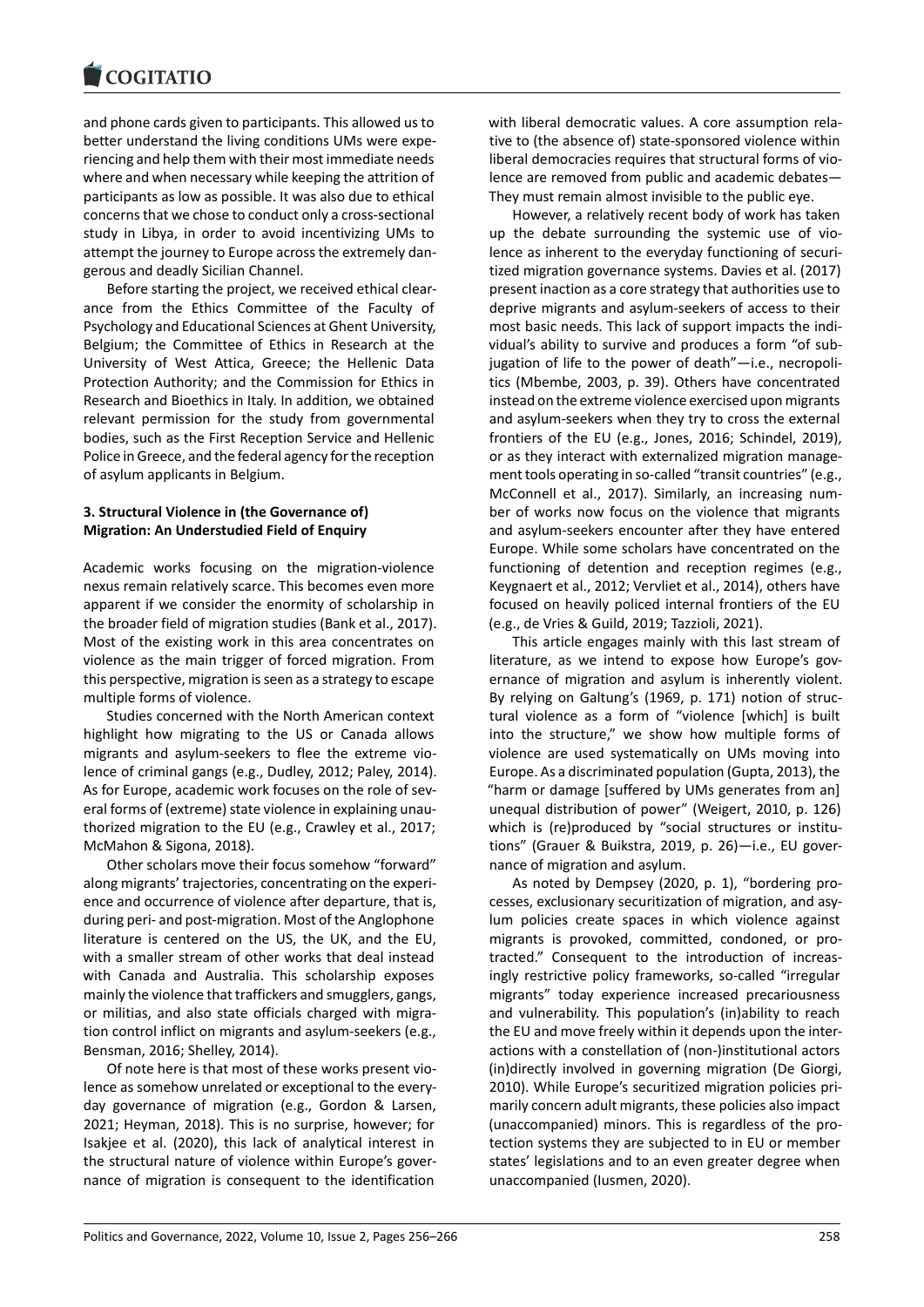#### **LOGITATIO**

Today the migration of minors in Europe is gov[erned through the](https://www.cogitatiopress.com) (re)production of precariousness (Heidbrink, 2021): "A politically induced precarious‐ ness…which results in…real or symbolic violence…and a failure to afford adequate protections" (Barn et al., 2021, p. 3). Dempsey (2020, pp. 1–3) built a spatial model for untangling the typologies of violence which are systemat‐ ically experienced by migrants and asylum‐seekers arriv‐ ing in Europe:

[Violence can be] (1) physical, (2) verbal, (3) psy‐ chological, (4) sexual, (5) and non‐linear (dis‐ rupted potential for a life with some stability and growth/life integrity), [and operate] across three geopolitical spaces: (A) source/origin state, (B) tran‐ sit/transitional state(s), and (C) EU host state.

While Dempsey highlights the actual and multiple inter‐ connections and overlaps that exist among these five typologies of violence—e.g., sexual violence as a form of physical but also psychological and often verbal violence (Campbell, 2013)—for analytical purposes she describes them as distinct from one another. Dempsey also con‐ centrates on the occurrence of such forms of violence somehow in compartments, across three distinct geopolitical spaces.

To discuss the loops of violence operating on UMs moving into Europe, we operationalize Dempsey's (2020) analytical model but with some modifications. In fact, it is our intention to show how the five typologies of vio‐ lence de facto cumulate in key transitory physical, but also intangible in‐between, spaces; that is, (a) at the crossing of international borders (both within and out‐ side of the EU), and (b) when UMs try to access international protection and/or obtain legal status in Europe.

UMs must navigate through these liminal spaces if they want to achieve their migratory aspirations—e.g., moving from a temporary and precarious residence per‐ mit to one more permanent and secure. For our schol‐ arship, it is in these fractures (de Vries & Guild, 2019, p. 2157) that the intrinsically violent nature of the every‐ day functioning of Europe's governance of migration and asylum becomes more visible and relevant.

### **4. The Loops of Violence in Europe's Governance of Migration**

According to the World Health Organization, violence is "the intentional use of physical force or power, threat‐ ened or actual, against oneself, another person, or against a group or community, that…results in…injury, death, psychological harm, maldevelopment, or depriva‐ tion" (Krug et al., 2002, p. 172). Moving from this defini‐ tion, Dempsey (2020) constructed five typologies of vio‐ lence in the context of migration.

If physical violence refers to any act which can result in pain or physical injury, verbal violence in the context of migration may involve, for instance, the everyday expe‐

riences of racism and other derogatory ways in which individuals might be addressed. Clearly, both forms of violence also often produce psychological harm, such as symptoms of anxiety, depression, or post-traumatic stress disorders—i.e., psychological violence. Sexual violence often implies physical, psychological, and also verbal vio‐ lence, as it consists of "any sexual act, attempt to obtain a sexual act, unwanted sexual comments or advances, or acts to traffic…directed against a person's sexuality using coercion" (Krug et al., 2002, p. 149). Finally, non‐linear vio‐ lence concerns "disrupted potential for a life with some stability and growth/life integrity" (Dempsey, 2020, p. 3) and it takes place when personal aspirations are frus‐ trated or made simply impossible to achieve.

In the next pages, we highlight manifestations of these overlapping forms of violence to untangle the multiple ways in which structural violence operates within Europe's governance of migration and asylum. In particular, we concentrate on key transitory spaces of migration and asylum governance and a series of "archetypal" actors of the "migration industry" operating there (Andersson, 2014; Schapendonk, 2018). Practically speaking, we account for the frequent interactions between UMs and border or coast guards, as well as other law enforcement officials and reception and deten‐ tion facility personnel, but also their encounters with smugglers and traffickers. Aside from other migration industry agents—e.g., members of civil society and inter‐ national organizations, guardians, or volunteers, which we do not have space to consider here—these were the actors that our UM participants indicated as meeting most frequently and as being the most violent.

### *4.1. Loops of Violence Across International Borders*

Approaching the countries that are most heavily involved in managing migration and asylum on behalf of the EU e.g., Libya, Morocco, or Turkey—young migrants have often already been exposed to several forms of violence. According to most of the UMs who talked to us, such vio‐ lence is normally perpetuated by smugglers and traffick‐ ers, as well as border guards and other local law enforce‐ ment officials. This is the account of a 16‐year‐old boy we met in Ventimiglia, an Italian border town where migrants wait in makeshift camps before they try to cross the border with France:

We spent 10 days in the Sahara with the traffickers when we were in Sudan: We didn't have food, just boiled pasta and water, but it wasn't enough. [We] were around 106 persons in one lorry in the Sahara. The lorry was crowded, small children and babies were there. The heat and the lack of food were very difficult [to deal with]. On the way to Libya, we did not have food anymore, we had to drink water mixed with diesel, oil. I saw the human traffickers take some girls and ladies to sleep with them…but if you try to stop them, they beat you with a plastic stick.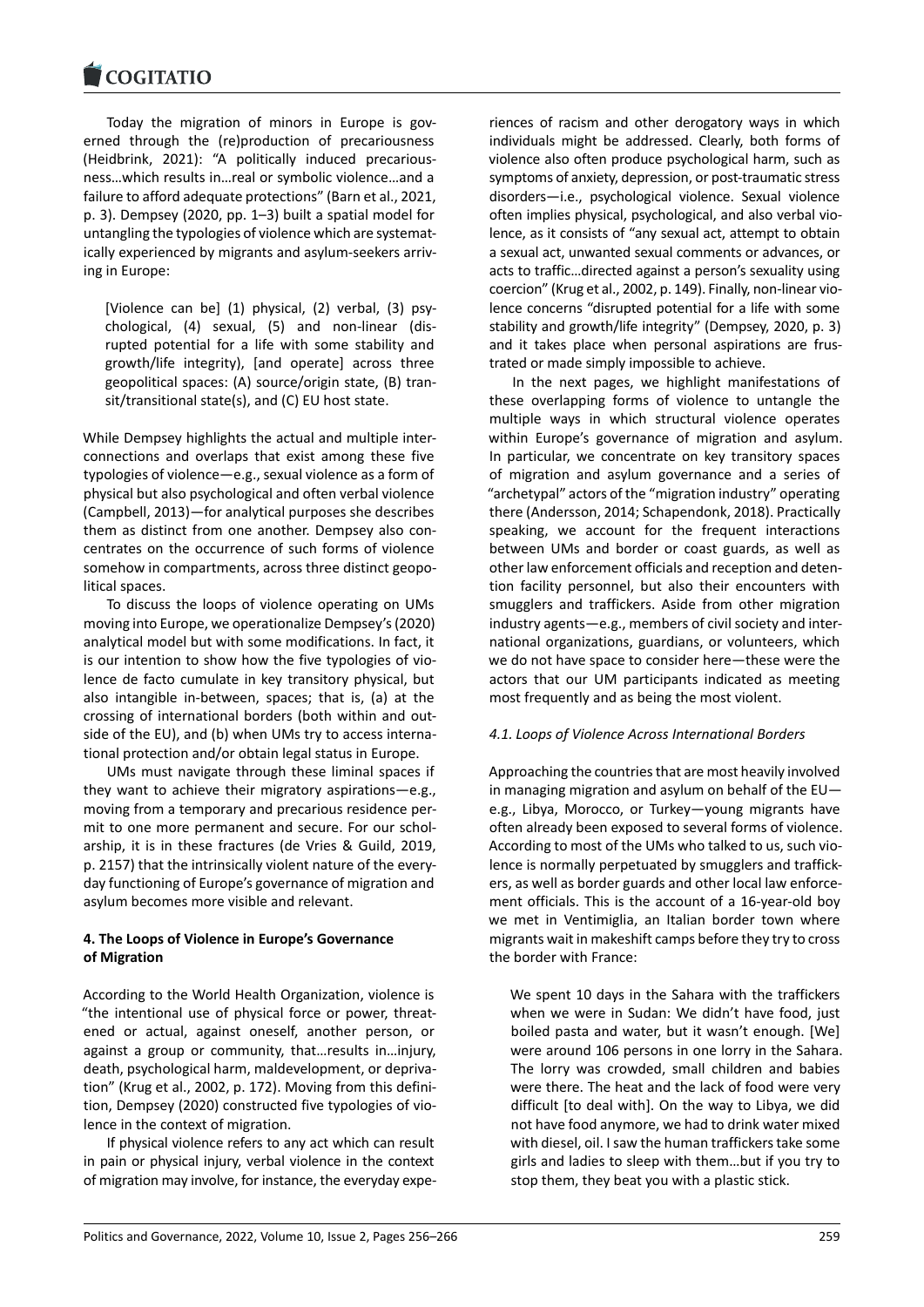#### COQUATIO

As UMs move closer to the external frontiers of the EU, [they are often forced](https://www.cogitatiopress.com) into prolonged stops, hiding in iso‐ lated buildings (Tazzioli & De Genova, 2020). Many told us that they felt scared as if they had been kidnapped, and that they also experienced and witnessed (extreme) physical violence during these periods of waiting:

From [the Libyan city of] Sabratha we kept chang‐ ing cars. From one small car to…another….When we arrived in Sabratha [the smugglers] put us in a small room. [After they took us to the sea the] boat started sinking….They took us back to the same room and started beating us.

A girl we interviewed in Italy told us that, while forced to stay in one of these so-called "safe-houses," smugglers tried to rape her; as she fought back, she was stabbed.

When caught by law enforcement during attempts to cross the external frontiers of the EU, many of our interviewees were systematically pushed back clearly, a form of non‐linear violence. Similar to the arbitrary detentions experienced at the hands of smug‐ glers/traffickers, these pushbacks also entailed (extreme) physical and verbal violence which, in turn, increased minors' psychological suffering. This is the experience of the so‐called Balkan Route that a 15‐year‐old boy we interviewed in Belgium shared with us:

We tried a lot to cross the border of Bulgaria. [Then] we tried a lot to cross the border [with Croatia], but always when we were trying, they were catching us. [The police] beat you…and they leave the dog to you [so] that the dog will bite you...and then they will send you back, they will just [make you] cross the bor‐ der back….If they catch you in Bulgaria, then they will send you to Turkey; if they catch you in Hungary, then they will send you to Serbia.

At the time of the interview, more than half of the UMs that we approached in the Libyan detention centers had already tried to cross the Sicilian Channel at least once; after being caught by authorities, they often ended up in detention. This, at least, is the case in Libya, a coun‐ try where smugglers often work in coordination with law enforcement officials:

We were caught three hours after we went to sea. [It wasn't the police because] they were the traffick‐ ers themselves. [Then] they sent us back, [and] they started to beat us in the room [where they hid us]. Then the police heard the sounds and they [went to free us] from the traffickers. [And then] they brought us to [another center where I was detained for] a month and a year.

According to young migrants' experiences, these impris‐ onments, which can last for an indefinite amount of time, constitute forms of extreme non‐linear violence. While

in detention, UMs told us that they had also suffered numerous types of physical, psychological, and verbal abuses. A girl we interviewed in Italy recalled her expe‐ rience of discrimination in Libyan detention centers:

Yeah, in Libya [I felt I was treated differently because I am Nigerian]!…It's normal, they said, we are black, we are Africans. There is what they say in Arab: [that] Nigerians are bad….So, that is how they treated us….They treat us different…they beat us in Libya.

Being forced to wait in dangerous environments is not only frustrating but threatening and frightening. Asked about whether he felt in danger when he was in Libya, one research participant we approached near Tripoli told us that he did not fear being killed, what really scared him was being tortured. Once detained or kidnapped, the only option for UMs is to rely on smugglers to start moving again.

If this is the case for those trying to cross into the EU through the Mediterranean, the situation is equally dif‐ ficult across many of the EU internal borders. We inter‐ viewed a young boy in Germany, who had finally left Italy after crossing Switzerland, a trajectory he had attempted a number of times before finally succeeding:

[I was] on the bus at the border with Switzerland, they stopped the bus for checks…for control, you know?…And then…they caught [me] and they sent [me] back to Italy [where I had to stay] in an informal camp in Como.

As forms of non‐linear violence, these pushbacks and the prolonged waits in informal camps produce psychological strain. As reported by Uzureau et al. (2022), while waiting for the next attempt to cross the border, UMs felt increasing anxiety, fear, and the inability to get any clear view of their future. In these informal camps, UMs often experience other forms of violence, which may be inflicted on them by law enforcement officials. We visited the so-called "Jungle" of Calais to assess the living conditions in the area; many of the research participants especially but not exclusively those we met in Belgium were planning to go there or had already been as they waited to try crossing into the UK via the English Channel (Tyerman, 2021):

[I] was injured in [my] eyes and nose…because the French police caused an accident. [At] that time [I] was in a place where all the migrants were sleeping, [we] were all together, [and] the police came to take [our] clothes…tents, all [our] stuff. [I] left with [my] friends but a policeman shot [me] in the eye and in the nose with…flash balls.

When crossing the external or the internal borders of the EU, the UMs we interviewed were exposed to and often experienced—most if not all the typologies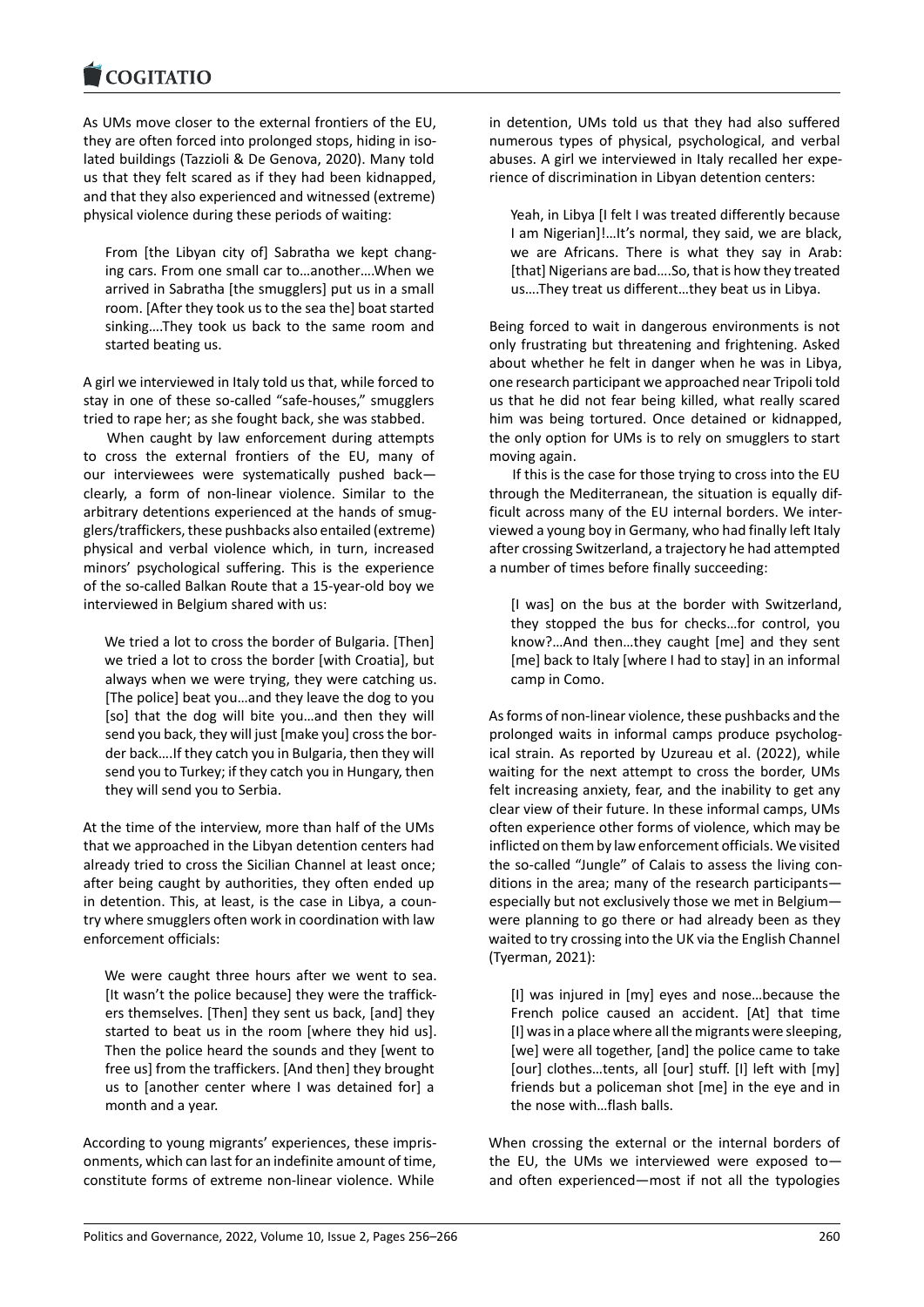#### COGITATIO

of violence outlined by Dempsey (2020). These man‐ [ifestations of struct](https://www.cogitatiopress.com)ural violence accumulate to form sequences that UMs must experience repeatedly in order to move further on along their planned journeys. Similar loops of violence operate as UMs (try to) deal with the countless administrative procedures necessary for them to settle in Europe.

### *4.2. Loops of Violence Across Legal Statuses*

Among the vast array of strategies developed to control and hinder the arrival and stay of unwanted migrants and asylum‐seekers in Europe, authorities today also depend on interlinked legal and administrative proce‐ dures whose function is to slow down, divert, or even revert migration. As highlighted by several scholars, one key purpose of Europe's governance of migration and asylum is to control the temporalities of migrants and asylum‐seekers' (im)mobility into the EU (e.g., Griffiths, 2021; Stel, 2021).

Thus, migration today is disciplined also through never-ending bureaucratic processes (Haas, 2017; Mountz, 2011). By stripping foreigners of control over the temporality of their lives, legal and administra‐ tive procedures are part of the so‐called "politics of exhaustion," a form of violence impeding migrants' achievement of their migratory plans and aspirations (Vandevoordt, 2021; Welander, 2021). As they wait for the resolution of lengthy, complex, and uncertain pro‐ cedures, migrants and asylum‐seekers often enter/exist within several formal and informal detention and recep‐ tion systems.

Many of the UMs we interviewed after they had suc‐ cessfully crossed the EU external frontiers in Italy or Greece had to spend time jailed in a hotspot. These closed centers were established by the EU in 2015 in "so‐called frontline…member states [such as Greece and Italy, to process the] registration, identification, and removal of apprehended migrants [or] asylum claims" (Papoutsi et al., 2019, pp. 2201–2202) under the super‐ vision of EU officials. While this imposed immobility constitutes in itself a quintessential form of non‐linear violence, it often produces severe psychological strain on detainees. We interviewed this 17‐year‐old boy in the Lesvos' Reception and Identification Centre, better known as the "Moria hotspot":

All of…[the] guys [here have] like psychological prob‐ lems. All of them. Like they stand, they sit, they cut themselves, one took too much pills to kill himself, one is jumping…the fence, one put in the window to cut his head.

In these hotspots, UMs often find themselves sharing overcrowded living spaces with adults and are further exposed to violence. Living conditions, in general, are very poor, as confirmed by this 16‐year‐old boy:

One day in Samos, people came and told us that [they were] from UNHCR….We told them that where we are staying the situation is really bad, in the container…there was no light, there was no bathroom. When it was raining the roof was dripping, the wind was going through the tent, no window, no light.

Another 17‐year‐old boy we interviewed in the same camp stated that the container he had to live in had "no door, no windows. In the night, drunk men are coming to the minors' section, and they hit the containers with sticks to scare us. I'm always afraid to sleep."

When violence does not come from the other inmates, it is often perpetuated by the police. In the words of this 17‐year‐old boy interviewed in Moria:

The police hit me here [in the camp.] The same thing happened in Syria, they hit me. I haven't seen any difference….I was hit many times by the police when I was in the container or in the line for food.

To access protection and leave the hotspots, UMs must first have their minor status recognized. Yet, due to the general climate of suspicion concerning fraudulent age declarations (Netz, 2020), these procedures are often extremely long and unsuccessful.

If and once UMs are officially recognized as minors, they are generally moved to other centers as they enter dedicated protection programs. However, due to the gen‐ eralized lack of proper guardianship schemes and the complexity of the related bureaucratic procedures, in reality, entering protection takes months if not years. This is the case, for example, in asylum or family reunifi‐ cation procedures as shown in the case of a 16‐year‐old boy who talked to us in Moria:

We were told back in Mitilini that, in order to apply for family reunification, you need to spend at least six months at the camp. That camp was in such bad con‐ dition that I did not want to stay there. When I went to the asylum services, I spoke to the translator, and he told me that the process [for family reunification] would take six to seven months. That is why I did not [apply for] it.

Facing these frustrating and painful waits, a signifi‐ cant number of the UMs who talked to us decided to renounce to their rights, give up on any legal proce‐ dures, and avoid protection schemes and reception cen‐ ters. Since they found themselves traveling alone or with other UMs or adult migrants and asylum-seekers, they often ended up spending more time in informal camps. There, they were exposed again to a variety of abuses, including physical, verbal, psychological, and sex‐ ual violence.

A Nigerian girl trafficked to Italy told us that until she could obtain her residence permit, she had to work as a prostitute. After she got pregnant and moved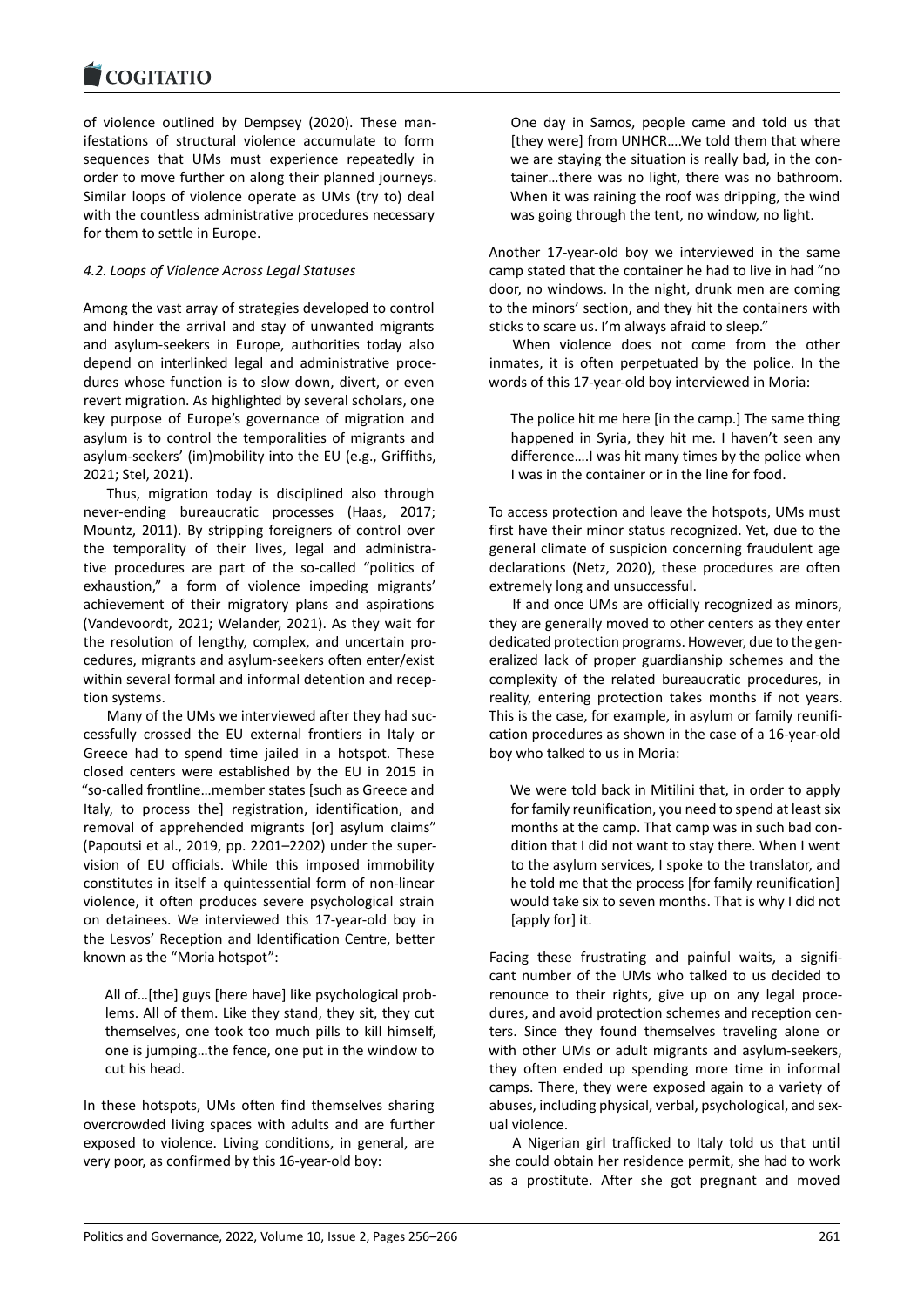#### COGHALIO

into a shelter, she suffered sexual, but also physical [and verbal, abuse—](https://www.cogitatiopress.com)i.e., racism—from the staff work‐ ing there. Status‐less and racialized migrants, especially minors, find themselves at the intersection of several and extreme vulnerabilities (Cleton, 2021; De Graeve & Bex, 2017): Their multiple precarities expose them to all forms of violence and abuse (Maioli et al., 2021; Phillimore et al., 2021).

It is important to stress that demands for accessing family reunification or international protection fre‐ quently fail, as we saw for many of our research partic‐ ipants, which produces further psychological strain on young migrants. The excerpt comes from an interview with a young migrant girl we approached in a Belgian reception facility:

Our case has been dismissed for a third time by the asylum committee, and we are about to go to court. I don't know why it keeps happening. I've been living here for more than two years now and I'm still invisible. I'm tired of waiting, we only wait.

When they appeal negative decisions, UMs are forced into other prolonged and uncertain waits, during which they find themselves navigating several formal and infor‐ mal reception facilities. Before UMs can eventually access a safe (and permanent) legal status, they often find them‐ selves exposed to repeated loops of violence. As they move along these loops, UMs experience non‐linear but also physical, psychological, verbal, and sexual violence.

### **5. Conclusions**

The EU's securitized governance of migration and asy‐ lum aims to reduce and control so-called "irregular migration" into Europe. As such, it intrinsically functions as a form of non‐linear violence. When migrants and asylum‐seekers decide to emigrate to Europe they are confronted with a variety of both physical and intangi‐ ble barriers, such as barbed wire border fences, complex visa applications, or extremely tough police controls. These barriers form a series of obstacles whose aim is to halt or slow down and complicate this popula‐ tion's migratory plans and aspirations (Triandafyllidou & Dimitriadi, 2014).

Yet, as we have demonstrated in this article, nonlinear violence rarely exists on its own. It often impli‐ cates psychological suffering and is likely to generate conditions that increase migrants' and asylum‐seekers' precarious situations, which in turn exposes them to other forms of violence (Likić‐Brborić, 2018). Many of the UMs we interviewed did have a family but had decided to emigrate to the EU alone, facing a long and dangerous journey otherwise impossible—e.g., with a valid travel permit and using a much cheaper and safer flight to reach relatives or friends residing in Europe.

The UMs we spoke with had no other choice but to rely on smugglers and traffickers if they wanted to

access safety and the protection they are entitled to in Europe. As such, these young migrants became com‐ modities (Vogt, 2013) used by a variety of actors of the "migration industry" (Andersson, 2018), including law enforcement, in order to extract capital (Achtnich, 2022) in the form of ransom, indentured labor, or sex work.

Importantly, if in order to move "forward" along their migratory trajectories UMs had to endure several forms of (extreme) violence, the same requirement applied when they tried to access rights and obtain legal status inside of Europe. Using the concept of "slow violence," Schindel (2019) and others (e.g., Grace et al., 2018; Mayblin et al., 2020) have pointed out the everyday frustrations, fears, and overall uncertainty that complex and often unsuccessful administrative and bureaucratic procedures—and the threat of deportation—generate for migrants and asylum‐seekers.

As we have shown, while waiting to access safety and permanent legal status in Europe, UMs are exposed to violence and abuse. In general, securitized migration poli‐ cies induce a form of hyper‐precariousness (Lewis et al., 2015) on UMs, hindering their protection by making them more vulnerable to violence, particularly the case when they have to interact with actors of the so-called "migration industry" in key "borderzones" (Topak, 2020).

By incorporating Dempsey's (2020) typologies of violence into our loops of violence model, we have shown how physical, psychological, sexual, verbal, and non‐linear forms of violence combine and accumulate in the main transitory spaces of (the governance of) migra‐ tion. Additionally, we have also outlined the sequential and repeated nature of the abuses inflicted on UMs, as young migrants suffer specific typologies of violence again and again as well as in sequence—that is, one after the other.

Such violence, we have noted, is structural because it emerges "from inequality built into structures" (Phillimore et al., 2021, p. 6). Yet, unlike other theoriza‐ tions of structural violence, here we have named a series of actors, including law enforcement officials, reception and detention facility personnel, and smugglers and traf‐ fickers, who are responsible for these abuses. The day‐to‐ day (arbitrary) decisions of these actors often translate into the systematic use of violence on UMs (Gupta, 2013).

As we discuss in another article (Derluyn et al., in press), UMs in Libya experience almost three times as many traumatic events compared to what they have experienced in their country of origin or during their jour‐ neys to Libya. Such figures are even more concerning if we consider that most of the UMs we interviewed arrived in Libya after fleeing war and deprivation at home. In gen‐ eral, about 80% of our research participants had expe‐ rienced or witnessed physical violence since they emi‐ grated and a very similar portion spent time in detention both in peri- and post-migration—i.e., during their journey to the EU as well as after arrival.

Notably, about 30% of our interviewees also stated that they had suffered some form of sexual abuse while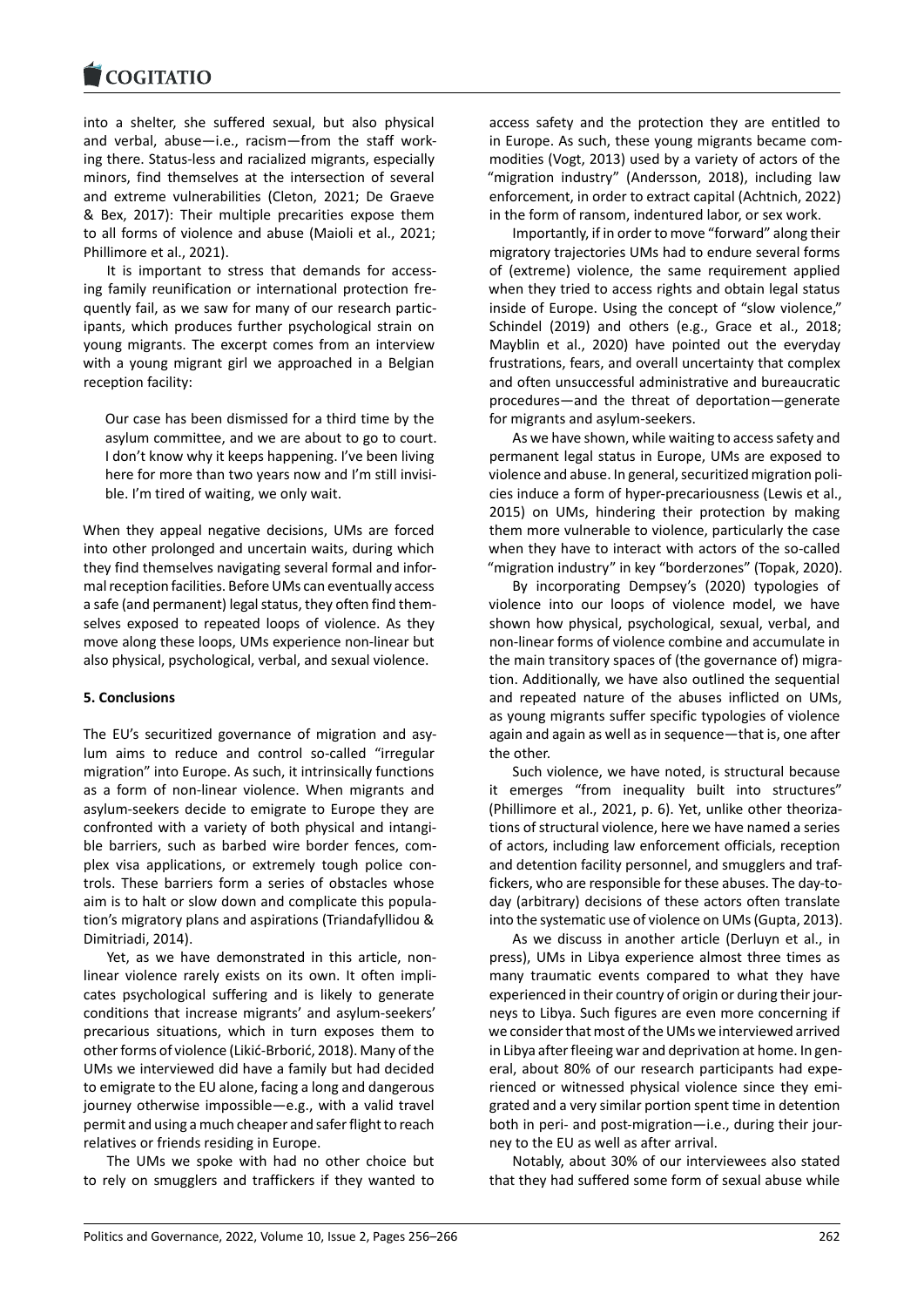#### COGHALIO

on the move. Such figures are already significant, but [they were likely un](https://www.cogitatiopress.com)der‐recorded in our sample, espe‐ cially due to the gender distribution (Wekerle & Kerig, 2017). In general, our data show that the loops of vio‐ lence did not apply equally to all UMs, and several factors could impact their ability to avoid violence. For instance, in Libya the availability of (more) financial resources allowed some UMs to free themselves from kidnapping and detention faster than others, thus reducing the prob‐ ability of suffering other forms of violence, such as rape, while they were jailed.

Experiencing extreme psychological, physical, sexual, or verbal abuse was so frequent that it was almost nor‐ malized by many of the UMs who talked to us, as pointed out by this 16‐year‐old boy we interviewed in Belgium:

[In Libya] there was no food, there was punish‐ ment….I didn't have money. They didn't believe me…so they…kick me a lot…and [there was no] food….But it's normal…it's normal life in Libya.

Those UMs who crossed into the EU via the so-called Balkan Route referred to "the game" when talking about their repeated attempts to travel undetected. The func‐ tioning of legal and international borders produces "a state of continuous disruption or dislocation [which] can further compound migrants' stress and anxiety, gen‐ erating feelings of precariousness, fear, loneliness, and hopelessness" (Dempsey, 2020, p. 7).

Studies on the mental health of minor and adult refugees demonstrate the extremely high rate of traumatic experiences these populations must endure as they try to reach international protection abroad (e.g., Blackmore et al., 2019; El Baba & Colucci, 2018). While our sample remains limited, according to our data the experience of such violence becomes particularly intense when UMs (try to) move beyond key barriers imposed on them by authorities. As these barriers are very diffi‐ cult to cross, most individuals will have to make multi‐ ple attempts before succeeding; this means that violence will be repeated in very similar sequences to form what we have referred to as loops of violence.

In addition to the two loops of violence that we have outlined in this article, there are several other sequences of violence that UMs and other migrants and asylum‐ seekers must face during key ruptures in their migratory trajectories, such as deportation or when minors reach the legal age of majority (de Vries & Guild, 2019).

For these reasons, we suggest using the model proposed by Dempsey (2020) not only to explore the occur‐ rence of violence in the three distinct geopolitical spaces of the country of origin, the countries of transit, and the host European state but also to focus on transitions between one country and another, one's legal status (or the lack of it) and another. It is within these junctures too that migrants and asylum‐seekers are made (even) more vulnerable and exposed to violence.

### **Acknowledgments**

We thank all field actors for the invaluable support during the research, and our participants for entrusting us with their stories despite meeting in critical times and places. We thank our colleagues from the Centre for the Social Study of Migration and Refugees (CESSMIR) and Ghent University for the precious com‐ ments given during a preliminary presentation of this writing project. Our gratitude also goes to the editorial team of *Politics and Governance* and the two anonymous reviewers for their insightful and constructive comments that have helped us in the preparation of the final ver‐ sion of this manuscript. This work was supported by the European Research Council under project CHILDMOVE, Grant No. 714222.

### **Conflict of Interests**

The author declares no conflict of interests.

### **References**

- Achtnich, M. (2022). Accumulation by immobilization: Migration, mobility and money in Libya. *Economy and Society*, *51*(1), 95–115. https://doi.org/10.1080/ 03085147.2022.1987751
- Alpes, M. J., & Spire, A. (2014). Dealing with law in migra‐ tion control: The powers of street‐level bureaucrats at French consulates. *Soci[al & Legal Studies](https://doi.org/10.1080/03085147.2022.1987751)*, *23*(2), [261–274.](https://doi.org/10.1080/03085147.2022.1987751)
- Andersson, R. (2014). *Illegality, Inc.: Clandestine migra‐ tion and the business of bordering Europe*. University of California Press.
- Andersson, R. (2018). Profits and predation in the human bioeconomy. *Public Culture*, *30*(3), 413–439.
- Bank, A., Fröhlich, C., & Schneiker, A. (2017). The politi‐ cal dynamics of human mobility: Migration out of, as and into violence. *Global Policy*, *8*, 12–18.
- Barn, R., Di Rosa, T., & Kallinikaki, T. (2021). Unaccompa‐ nied minors in Greece and Italy: An exploration of the challenges for social work within tighter immigration and resource constraints in pandemic times. *Social Sciences*, *10*(4), Article 134.
- Bensman, T. (2016). *The ultra‐marathoners of human smuggling: How to combat the dark networks that can move terrorists over American land borders*[Mas‐ ter's thesis, Naval Postgraduate School]. Dudley Knox Library. https://calhoun.nps.edu/handle/10945/ 47231
- Blackmore, R., Gray, K. M., Boyle, J. A., Fazel, M., Ranas‐ inha, S., Fitzgerald, G., Misso, M., & Gibson‐Helm, M. (201[9\). Systematic review and meta‐analysis:](https://calhoun.nps.edu/handle/10945/47231) The [preval](https://calhoun.nps.edu/handle/10945/47231)ence of mental illness in child and adolescent refugees and asylum seekers. *Journal of the Ameri‐ can Academy of Child & Adolescent Psychiatry*, *56*(9), 705–714.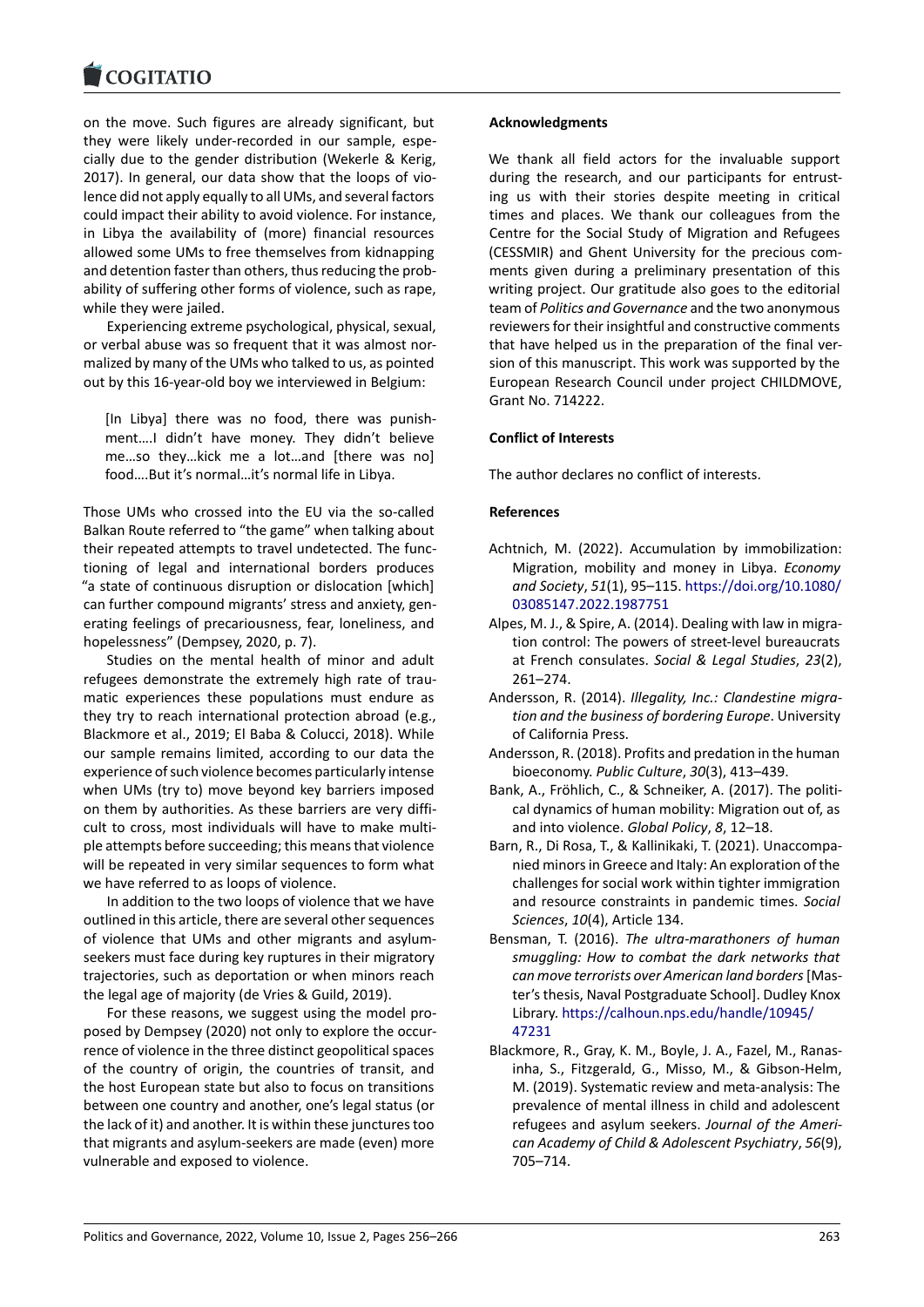### **LOGITATIO**

- Bourbeau, P. (Ed.). (2017). *Handbook on migration and security*. Edward Elgar.
- [Burridge, A., Gill, N](https://www.cogitatiopress.com)., Kocher, A., & Martin, L. (2017). Polymorphic borders. *Territory, Politics, Governance*, *5*(3), 239–251. https://doi.org/10.1080/21622671. 2017.1297253
- Campbell, R. (2013). The psychological impact of rape vic‐ tims' experiences with the legal, medical, and men‐ tal health syste[ms. In D. A. Sisti, A. L. Caplan, &](https://doi.org/10.1080/21622671.2017.1297253) [H. Rimon‐Gree](https://doi.org/10.1080/21622671.2017.1297253)nspan (Eds.), *Applied ethics in men‐ tal health care* (pp. 149–178). MIT Press. https://doi. org/10.7551/mitpress/9780262019682.003.0011
- Cleton, L. (2021). The time politics of migrant deporta‐ bility: An intersectional analysis of deportation pol‐ icy for non‐citizen children in Belgiu[m and the](https://doi.org/10.7551/mitpress/9780262019682.003.0011) Netherlands. *[Journal of Ethnic and Migration St](https://doi.org/10.7551/mitpress/9780262019682.003.0011)ud‐ ies*. Advance online publication. https://doi.org/ 10.1080/1369183X.2021.1926943
- Crawley, H., Duvell, F., Jones, K., McMahon, S., & Sig‐ ona, N. (2017). *Unravelling Europe's migration "cri‐ sis": Journeys over land and sea*. Poli[cy Press.](https://doi.org/10.1080/1369183X.2021.1926943)
- Da[vies, T., Isakjee, A., & Dhesi, S. \(2017](https://doi.org/10.1080/1369183X.2021.1926943)). Violent inaction: The necropolitical experience of refugees in Europe. *Antipode*, *49*(5), 1263–1284.
- De Giorgi, A. (2010). Immigration control, post‐Fordism, and less eligibility: A materialist critique of the crimi‐ nalization of immigration across Europe. *Punishment & Society*, *12*(2), 147–167.
- De Graeve, K., & Bex, C. (2017). Caringscapes and belong‐ ing: An intersectional analysis of care relationships of unaccompanied minors in Belgium. *Children's Geographies*, *15*(1), 80–92.
- de Vries, L. A., & Guild, E. (2019). Seeking refuge in Europe: Spaces of transit and the violence of migra‐ tion management. *Journal of Ethnic and Migration Studies*, *45*(12), 2156–2166.
- Dempsey, K. E. (2020). Spaces of violence: A typology of the political geography of violence against migrants seeking asylum in the EU. *Political Geography*, *79*, Article 102157.
- Derluyn, I., Orsini, G., Verhaeghe, F., Elhaj, E., Lietaert, I., & Pfeiffer, E. (in press). The impact of daily hard‐ ships and trauma on the mental health of unaccom‐ panied refugee minors detained in Libya. *Migration and Health*.
- Dudley, S. (2012). *Transnational crime in Mexico and Cen‐ tral America: Its evolution and role in international migration*. Migration Policy Institute.
- El Baba, R., & Colucci, E. (2018). Post-traumatic stress disorders, depression, and anxiety in unaccompanied refugee minors exposed to war-related trauma: A systematic review. *International Journal of Culture and Mental Health*, *11*(2), 194–207.
- Galtung, J. (1969). Violence, peace and peace research. *Journal of Peace Research*, *6*(3), 167–191.
- Gordon, E., & Larsen, H. K. (2021). "Sea of blood": The intended and unintended effects of criminalis‐ ing humanitarian volunteers assisting migrants in dis‐

tress at sea. *Disasters*, *46*(1), 3–26. https://doi.org/ 10.1111/disa.12472

- Grace, B. L., Bais, R., & Roth, B. J. (2018). The violence of uncertainty—Undermining immigrant and refugee health. *New England Journal of M[edicine](https://doi.org/10.1111/disa.12472)*, *379*(10), [904–905.](https://doi.org/10.1111/disa.12472)
- Grauer, A. L., & Buikstra, J. E. (2019). Themes in pale‐ opathology. In J. E. Buikstra (Ed.), *Ortner's identifi‐ cation of pathological conditions in human skeletal remains* (pp. 21–33). Elsevier.
- Griffiths, M. (2021). Interrogating time and temporality in migration governance. In E. Carmel, K. Lenner, & P. Regine (Eds.), *Handbook on the governance and politics of migration* (pp. 316–328). Edward Elgar.
- Gupta, A. (2013). Structural violence and politics. *Econ‐ omy and Society*, *42*(4), 686–692.
- Haas, B. M. (2017). Citizens-in-waiting, deportees-inwaiting: Power, temporality, and suffering in the U.S. asylum system. *Ethos*, *45*(1), 75–97.
- Heidbrink, L. (2021). Anatomy of a crisis: Governing youth mobility through vulnerability. *Journal of Eth‐ nic and Migration Studies*, *47*(5), 988–1005.
- Heyman, J. (2018). *The shadow of the wall: Violence and migration on the US–Mexico border*. University of Ari‐ zona Press.
- Isakjee, A., Davies, T., Obradović‐Wochnik, J., & Augus‐ tová, K. (2020). Liberal violence and the racial borders of the European Union. *Antipode*, *52*(6), 1751–1773.
- Iusmen, I. (2020). Whose children? Protecting unaccom‐ panied migrant children in Europe: A case of dif‐ fused responsibility? *International Journal of Chil‐ dren's Rights*, *28*, 925–949.
- Jones, R. (2016). *Violent borders: Refugees and the right to move*. Verso Books.
- Keygnaert, I., Vettenburg, N., & Temmerman, M. (2012). Hidden violence is silent rape: Sexual and gender‐ based violence in refugees, asylum seekers and undocumented migrants in Belgium and the Nether‐ lands. *Culture, Health & Sexuality*, *14*(5), 505–520.
- Krug, E. G., Dahlberg, L., Mercy, J. A., Zwi, A. B., & Lozano, R. (2002). *World report on violence and health*. World Health Organization.
- Lewis, H., Dwyer, P., Hodkinson, S., & Waite, L. (2015). Hyper‐precarious lives: Migrants, work and forced labour in the Global North. *Progress in Human Geog‐ raphy*, *39*(5), 580–600.
- Likić‐Brborić, B. (2018). Global migration governance, civil society and the paradoxes of sustainability. *Glob‐ alizations*, *15*(6), 762–778.
- Maioli, S., Corona, J., Bhabha, K., Wickramage, L., Wood, L., Erragne, O., Ortega García, R., Burgess, V., Digidiki, R., Aldridge, W., & Devakumar, D. (2021). Interna‐ tional migration of unaccompanied minors: Trends, health risks, and legal protection. *The Lancet Child & Adolescent Health*, *5*(12), 882–895.
- Mayblin, L., Wake, M., & Kazemi, M. (2020). Necropolitics and the slow violence of the everyday: Asylum seeker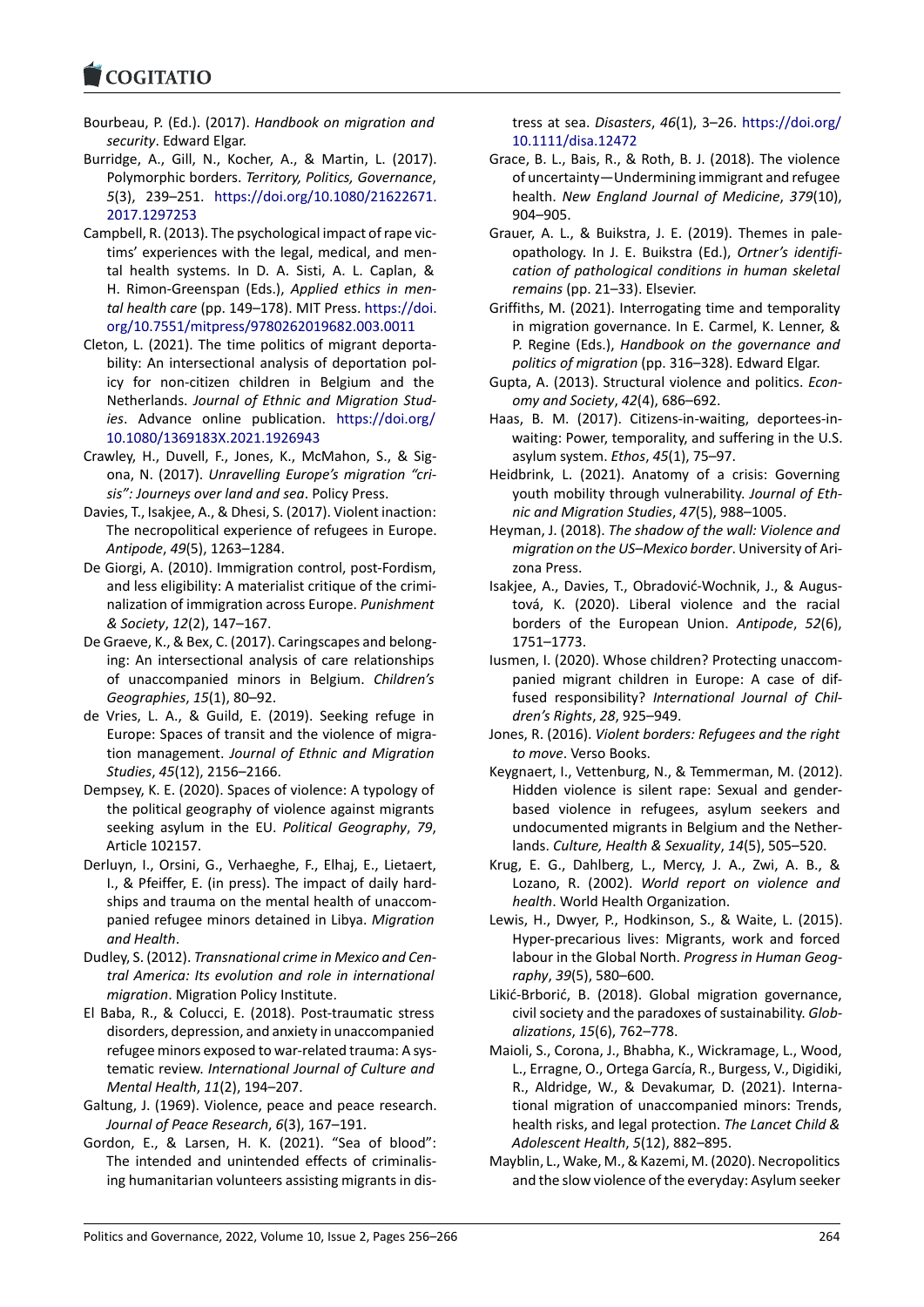#### COQUATIO

welfare in the postcolonial present. *Sociology*, *54*(1), 107–123.

- [Mbembe, A. \(2003\)](https://www.cogitatiopress.com). Necropolitics. *Public Culture*, *15*, 11–40.
- McConnell, F., Kuus, M., Jeffrey, A., Crawley, H., Vaughan‐ Williams, N., & Smith, A. (2017). Interventions on Europe's political futures. *Political Geography*, *60*, 261–271.
- McMahon, S., & Sigona, N. (2018). Navigating the Cen‐ tral Mediterranean in a time of "crisis": Disentangling migration governance and migrant journeys. *Sociol‐ ogy*, *52*(3), 497–514.
- Mountz, A. (2011). Where asylum seekers wait: Feminist counter‐topographies of sites between states. *Gen‐ der, Place and Culture*, *18*, 381–399.
- Mountz, A., Coddington, K. R., Catania, T., & Loyd, J. M. (2012). Conceptualizing detention: Mobility, contain‐ ment, bordering, and exclusion. *Progress in Human Geography*, *37*(4), 522–541.
- Netz, S. (2020). Teeth and truth? Age *ID*entities of migrants in the making. *Ethnos*, *87*(2), 290–305. https://doi.org/10.1080/00141844.2020.1736594
- Orsini, G. (2016). Securitization as a source of insecurity: A ground‐level look at the functioning of Europe's external border in Lampedusa. *Studies in Ethnicity [and Nationalism](https://doi.org/10.1080/00141844.2020.1736594)*, *16*(1), 135–147.
- Orsini, G. (2018). Deconstructing Europe's permanent migrants crisis: A critical look at the EU governance of the border in the Mediterranean and North Africa. *Africa e Mediterraneo*, *87*, 46–53.
- Paley, D. (2014). *Drug war capitalism.* AK Press.
- Papoutsi, A., Painter, J., Papada, E., & Vradis, A. (2019). The EC hotspot approach in Greece: Creating liminal EU territory. *Journal of Ethnic and Migration Studies*, *45*(12), 2200–2212.
- Phillimore, J., Pertek, S., Akyuz, S., Darkal, H., Hourani, J., McKnight, P., Ozcurumez, S., & Taal, S. (2021). "We are forgotten": Forced migration, sexual and gender‐ based violence, and Coronavirus disease–2019. *Vio‐ lence Against Women*. Advance online publication. https://doi.org/10.1177/10778012211030943
- Schapendonk, J. (2018). Navigating the migration indus‐ try: Migrants moving through an African‐European web of facilitation/control. *Journal of Ethnic and [Migration Studies](https://doi.org/10.1177/10778012211030943)*, *44*(4), 663–679.
- Schindel, E. (2019). Death by "nature": The European border regime and the spatial production of slow violence. *Environment and Planning C: Politics and Space*. Advance online publication. https://doi.org/ 10.1177%2F2399654419884948
- Shelley, L. (2014). *Human smuggling and trafficking into Europe: A comparative perspective*. Migration Policy Institute.
- Spij[kerboer, T. \(2018\). The global](https://doi.org/10.1177%2F2399654419884948) mobility infrastruc‐ ture: Reconceptualising the externalisation of migra-

tion control. *European Journal of Migration and Law*, *20*(4), 452–469.

- Stel, N. (2021). Uncertainty, exhaustion, and abandon‐ ment beyond South/North divides: Governing forced migration through strategic ambiguity. *Political Geog‐ raphy*, *88*, Article 102391. https://doi.org/10.1016/ j.polgeo.2021.102391
- Tazzioli, M. (2021). "Choking without killing": Opacity and the grey area of migration governmentality. *Polit‐ ical Geography*, *89*, Article 102412. [https://doi.org/](https://doi.org/10.1016/j.polgeo.2021.102391) [10.1016/j.polgeo.2021](https://doi.org/10.1016/j.polgeo.2021.102391).102412
- Tazzioli, M., & De Genova, N. (2020). Kidnapping migrants as a tactic of border enforcement. *Envi‐ ronment and Planning D: Society a[nd Space](https://doi.org/10.1016/j.polgeo.2021.102412)*, *38*(5), [867–886.](https://doi.org/10.1016/j.polgeo.2021.102412)
- Topak, Ö. E. (2020). Biopolitical violence and waiting: Hotspot as a biopolitical borderzone. *Antipode*, *52*(6), 1857–1878.
- Triandafyllidou, A., & Dimitriadi, A. (2014). *Governing irregular migration and asylum at the borders of Europe: Between efficiency and protection*. Isti‐ tuto Affari Internazionali. https://www.iai.it/en/ pubblicazioni/governing‐irregular‐migration‐and‐ asylum‐borders‐europe
- Tyerman, T. (2021). Everyday borders in Calais: The glob‐ ally intimate injustices of segregation. *[Geopolitics](https://www.iai.it/en/pubblicazioni/governing-irregular-migration-and-asylum-borders-europe)*, *26*[\(2\), 464–485.](https://www.iai.it/en/pubblicazioni/governing-irregular-migration-and-asylum-borders-europe)
- Uz[ureau, O., Lietaert, I.,](https://www.iai.it/en/pubblicazioni/governing-irregular-migration-and-asylum-borders-europe) Senovilla Hernandez, D., & Derluyn, I. (2022). No one is responsible for me: Unaccompanied adolescent migrants' experiences of exception and abandonment in the Ventimiglia bor‐ der space. *Politics and Governance*, *10*(2), 267–278.
- Vandevoordt, R. (2021). Resisting bare life: Civil solidar‐ ity and the hunt for illegalized migrants. *International Migration*, *59*(3), 47–62.
- Vervliet, M., Lammertyn, J., Broekaert, E., & Derluyn, I. (2014). Longitudinal follow‐up of the mental health of unaccompanied refugee minors. *European Child & Adolescent Psychiatry*, *23*(5), 337–346.
- Vogt, W. (2013). Crossing Mexico: Structural violence and the commodification of undocumented Cen‐ tral American migrants. *American Ethnologist*, *40*(4), 764–780.
- Weigert, K. M. (2010). Structural violence. In G. Fink (Ed.), *Stress of war, conflict and disaster* (pp. 126–133). Elsevier.
- Wekerle, C., & Kerig, P. K. (2017). Sexual and non‐sexual violence against children and youth: Current issues in gender, trauma and resilience. *Journal of Child & Adolescent Trauma*, *10*(1), 3–8.
- Welander, M. (2021). The politics of exhaustion and the externalization of British border control: An articulation of a strategy designed to deter, control and exclude. *International Migration*, *59*(3), 29–46.